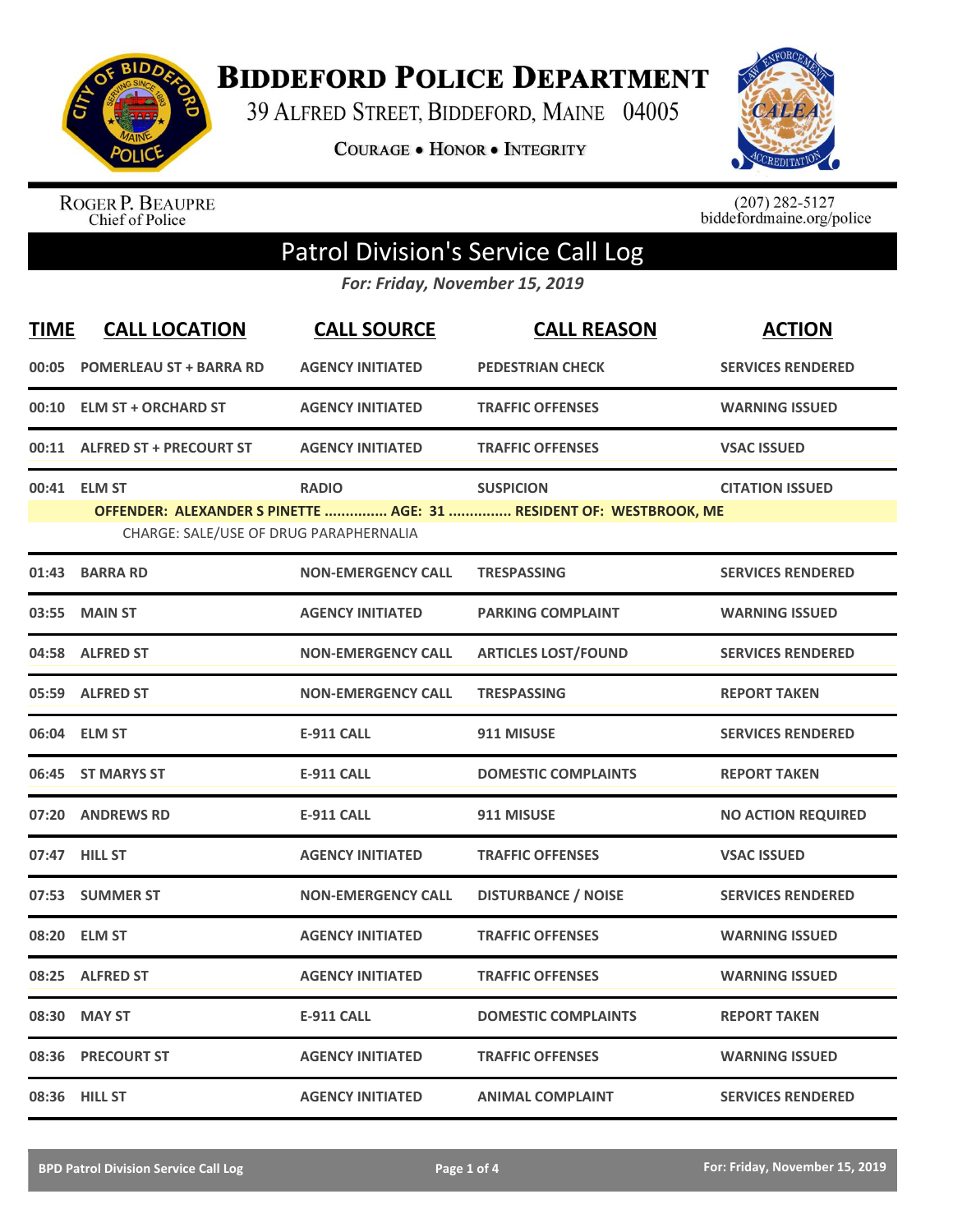| <b>TIME</b> | <b>CALL LOCATION</b>                                                                                                           | <b>CALL SOURCE</b>        | <b>CALL REASON</b>                                                                             | <b>ACTION</b>             |
|-------------|--------------------------------------------------------------------------------------------------------------------------------|---------------------------|------------------------------------------------------------------------------------------------|---------------------------|
|             | 08:43 ALFRED ST                                                                                                                | <b>AGENCY INITIATED</b>   | <b>DRUG BOX</b>                                                                                | <b>NO ACTION REQUIRED</b> |
|             | 08:48 YATES ST                                                                                                                 | <b>E-911 CALL</b>         | <b>SUSPICION</b>                                                                               | <b>SERVICES RENDERED</b>  |
|             | 08:56 PRECOURT ST + CARVER ST                                                                                                  | <b>AGENCY INITIATED</b>   | <b>TRAFFIC OFFENSES</b>                                                                        | <b>VSAC ISSUED</b>        |
|             | 09:13 ELM ST                                                                                                                   | <b>AGENCY INITIATED</b>   | <b>TRAFFIC OFFENSES</b>                                                                        | <b>VSAC ISSUED</b>        |
|             | 09:21 MARINER WAY                                                                                                              | <b>RADIO</b>              | <b>ARTICLES LOST/FOUND</b>                                                                     | <b>SERVICES RENDERED</b>  |
|             | 09:51 LINCOLN ST                                                                                                               | <b>E-911 CALL</b>         | 911 MISUSE                                                                                     | <b>NO ACTION REQUIRED</b> |
|             | 10:01 GRANITE POINT RD                                                                                                         | <b>WALK-IN AT STATION</b> | <b>CRIM THREAT / TERRORIZING</b>                                                               | <b>REPORT TAKEN</b>       |
|             | 10:14 MASON ST                                                                                                                 | <b>AGENCY INITIATED</b>   | <b>TRAFFIC OFFENSES</b>                                                                        | <b>WARNING ISSUED</b>     |
| 11:09       | <b>BRADBURY ST</b>                                                                                                             | <b>NON-EMERGENCY CALL</b> | <b>SUSPICION</b>                                                                               | <b>NO ACTION REQUIRED</b> |
|             | 11:10 ALFRED ST + ROBERTS ST                                                                                                   | <b>AGENCY INITIATED</b>   | <b>TRAFFIC OFFENSES</b>                                                                        | <b>VSAC ISSUED</b>        |
|             | 11:12 WEST ST + BALD AVE                                                                                                       | <b>AGENCY INITIATED</b>   | <b>TRAFFIC OFFENSES</b>                                                                        | <b>VSAC ISSUED</b>        |
| 11:17       | <b>BACON ST</b><br><b>CHARGE: FUGITIVE FROM JUSTICE</b>                                                                        | <b>E-911 CALL</b>         | <b>WARRANT ARREST</b><br>OFFENDER: RICHARD KEVIN ANDERSON  AGE: 58  RESIDENT OF: BIDDEFORD, ME | <b>ARREST(S) MADE</b>     |
| 11:28       | <b>ELM ST</b>                                                                                                                  | <b>AGENCY INITIATED</b>   | <b>TRAFFIC OFFENSES</b>                                                                        | <b>VSAC ISSUED</b>        |
|             | $11:29$ WEST ST + HILL ST                                                                                                      | <b>AGENCY INITIATED</b>   | <b>TRAFFIC OFFENSES</b>                                                                        | <b>VSAC ISSUED</b>        |
|             | 11:47 ALFRED ST                                                                                                                | <b>AGENCY INITIATED</b>   | <b>TRAFFIC OFFENSES</b>                                                                        | <b>VSAC ISSUED</b>        |
|             | 11:49 ELM ST + LESSARD AVE                                                                                                     | <b>AGENCY INITIATED</b>   | <b>TRAFFIC OFFENSES</b>                                                                        | <b>VSAC ISSUED</b>        |
|             | 11:57 ALFRED ST                                 AGENCY INITIATED             TRAFFIC OFFENSES<br><b>CHARGE: WARRANT ARREST</b> |                           | OFFENDER: JESSICA LYNNE MOLDA  AGE: 38  RESIDENT OF: SANFORD, ME                               | <b>VSAC ISSUED</b>        |
|             | 12:19 ALFRED ST + ELM ST AGENCY INITIATED                                                                                      |                           | <b>TRAFFIC OFFENSES</b>                                                                        | <b>VSAC ISSUED</b>        |
|             | 12:37 SOUTH ST                                                                                                                 | <b>WALK-IN AT STATION</b> | <b>ASSAULT</b>                                                                                 | <b>SERVICES RENDERED</b>  |
|             | 12:51 ALFRED ST + RAY ST                                                                                                       | <b>AGENCY INITIATED</b>   | <b>TRAFFIC OFFENSES</b>                                                                        | <b>VSAC ISSUED</b>        |
|             | 12:52 ALFRED ST + RAY ST                                                                                                       | <b>AGENCY INITIATED</b>   | <b>TRAFFIC OFFENSES</b>                                                                        | <b>VSAC ISSUED</b>        |
|             | 13:04 MAIN ST                                                                                                                  | <b>NON-EMERGENCY CALL</b> | <b>CODES ENFORCEMENT</b>                                                                       | <b>SERVICES RENDERED</b>  |
|             | 13:12 ALFRED ST                                                                                                                | <b>AGENCY INITIATED</b>   | <b>TRAFFIC OFFENSES</b>                                                                        | <b>VSAC ISSUED</b>        |
|             | 13:26 ALFRED ST                                                                                                                | <b>AGENCY INITIATED</b>   | <b>TRAFFIC OFFENSES</b>                                                                        | <b>VSAC ISSUED</b>        |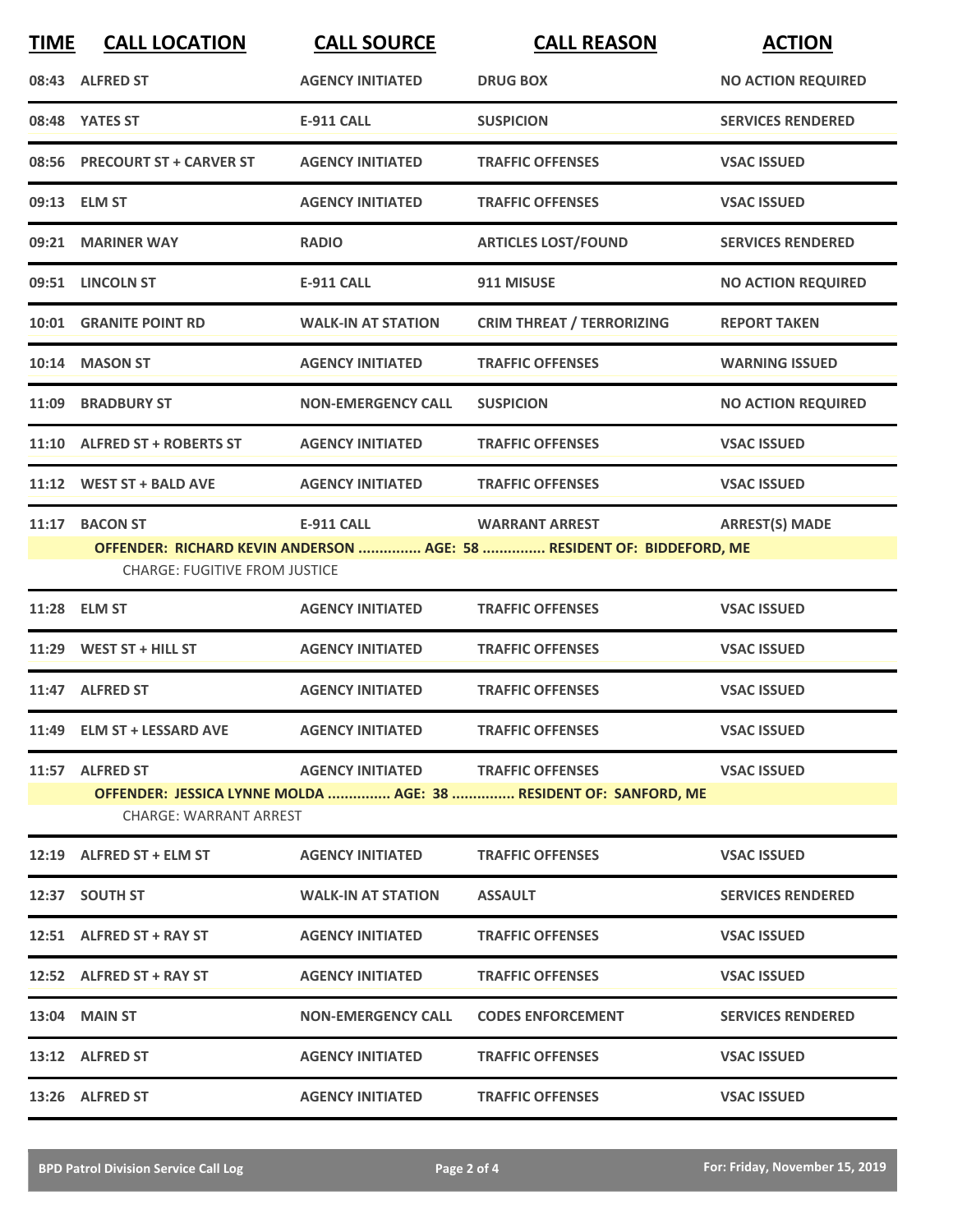| <b>TIME</b> | <b>CALL LOCATION</b>                                                                                                                                                                                                                                                         | <b>CALL SOURCE</b>        | <b>CALL REASON</b>                                                                       | <b>ACTION</b>             |  |
|-------------|------------------------------------------------------------------------------------------------------------------------------------------------------------------------------------------------------------------------------------------------------------------------------|---------------------------|------------------------------------------------------------------------------------------|---------------------------|--|
|             | 13:27 ALFRED ST                                                                                                                                                                                                                                                              | <b>AGENCY INITIATED</b>   | <b>TRAFFIC OFFENSES</b>                                                                  | <b>VSAC ISSUED</b>        |  |
|             | 13:36 BOULDER WAY + ALFRED ST                                                                                                                                                                                                                                                | <b>AGENCY INITIATED</b>   | <b>TRAFFIC OFFENSES</b>                                                                  | <b>WARNING ISSUED</b>     |  |
|             | 13:39 ALFRED ST                                                                                                                                                                                                                                                              | <b>AGENCY INITIATED</b>   | <b>TRAFFIC OFFENSES</b>                                                                  | <b>VSAC ISSUED</b>        |  |
|             | 13:49 ALFRED ST + MAY ST                                                                                                                                                                                                                                                     | <b>AGENCY INITIATED</b>   | <b>TRAFFIC OFFENSES</b>                                                                  | <b>VSAC ISSUED</b>        |  |
|             | 13:56 ALFRED ST                                                                                                                                                                                                                                                              | <b>AGENCY INITIATED</b>   | <b>TRAFFIC OFFENSES</b>                                                                  | <b>VSAC ISSUED</b>        |  |
| 14:03       | <b>BOULDER WAY</b>                                                                                                                                                                                                                                                           | <b>NON-EMERGENCY CALL</b> | <b>PRISONER PROCESS</b><br>OFFENDER: KYLE F SANBORN  AGE: 24  RESIDENT OF: BIDDEFORD, ME | <b>ARREST(S) MADE</b>     |  |
|             | CHARGE: DOMESTIC VIOLENCE, AGG ASSAULT<br>CHARGE: VIOLATING CONDITION OF RELEASE<br>CHARGE: IMPROP CONTACT W/FAM OR HH MEMBER PRIOR TO SETTING OF BAIL<br>CHARGE: REFUSING TO SUBMIT TO ARREST OR DETENTION, PHYSICAL FORCE<br><b>CHARGE: VIOLATING CONDITION OF RELEASE</b> |                           |                                                                                          |                           |  |
|             | 14:07 ELM ST + BEACON AVE                                                                                                                                                                                                                                                    | <b>AGENCY INITIATED</b>   | <b>TRAFFIC OFFENSES</b>                                                                  | <b>VSAC ISSUED</b>        |  |
|             | 14:19 ALFRED ST                                                                                                                                                                                                                                                              | <b>AGENCY INITIATED</b>   | <b>WARRANT ARREST</b>                                                                    | <b>VSAC ISSUED</b>        |  |
|             | 14:22 GREEN ST                                                                                                                                                                                                                                                               | <b>NON-EMERGENCY CALL</b> | <b>SUSPICION</b>                                                                         | <b>REPORT TAKEN</b>       |  |
|             | 14:31 ALFRED ST + GRAHAM ST                                                                                                                                                                                                                                                  | <b>AGENCY INITIATED</b>   | <b>TRAFFIC OFFENSES</b>                                                                  | <b>VSAC ISSUED</b>        |  |
| 14:56       | <b>RIDGEVIEW DR</b>                                                                                                                                                                                                                                                          | <b>AGENCY INITIATED</b>   | <b>ANIMAL COMPLAINT</b>                                                                  | <b>SERVICES RENDERED</b>  |  |
|             | 15:10 HILL ST                                                                                                                                                                                                                                                                | <b>AGENCY INITIATED</b>   | <b>ANIMAL COMPLAINT</b>                                                                  | <b>SERVICES RENDERED</b>  |  |
|             | 15:18 SOUTH ST + COUNTRY DR                                                                                                                                                                                                                                                  | <b>E-911 CALL</b>         | <b>POSSIBLE HUNTING VIOLATION.</b>                                                       | <b>SERVICES RENDERED</b>  |  |
|             | 15:18 ELM ST                                                                                                                                                                                                                                                                 | <b>E-911 CALL</b>         | 911 MISUSE                                                                               | <b>UNABLE TO LOCATE</b>   |  |
|             | 15:20 BACON ST                                                                                                                                                                                                                                                               | <b>NON-EMERGENCY CALL</b> | <b>CIVIL COMPLAINT</b>                                                                   | <b>CIVIL COMPLAINT</b>    |  |
|             | 15:25 BACON ST                                                                                                                                                                                                                                                               | <b>WALK-IN AT STATION</b> | <b>TRESPASSING</b>                                                                       | <b>NO ACTION REQUIRED</b> |  |
|             | 15:27 SACO FALLS WAY                                                                                                                                                                                                                                                         | <b>NON-EMERGENCY CALL</b> | <b>SUSPICION</b>                                                                         | <b>SERVICES RENDERED</b>  |  |
|             | 15:42 ELM ST + MAIN ST                                                                                                                                                                                                                                                       | <b>AGENCY INITIATED</b>   | <b>DISABLED VEHICLE</b>                                                                  | <b>VEHICLE TOWED</b>      |  |
|             | 15:43 ALFRED ST                                                                                                                                                                                                                                                              | <b>NON-EMERGENCY CALL</b> | <b>COURT ORDERED CHECK IN</b>                                                            | <b>NO VIOLATION</b>       |  |
|             | 15:47 MARINER WAY                                                                                                                                                                                                                                                            | <b>NON-EMERGENCY CALL</b> | 911 MISUSE                                                                               | <b>SERVICES RENDERED</b>  |  |
|             | 15:56 ELM ST + WENTWORTH CT                                                                                                                                                                                                                                                  | <b>NON-EMERGENCY CALL</b> | <b>ANIMAL COMPLAINT</b>                                                                  | <b>NEGATIVE CONTACT</b>   |  |